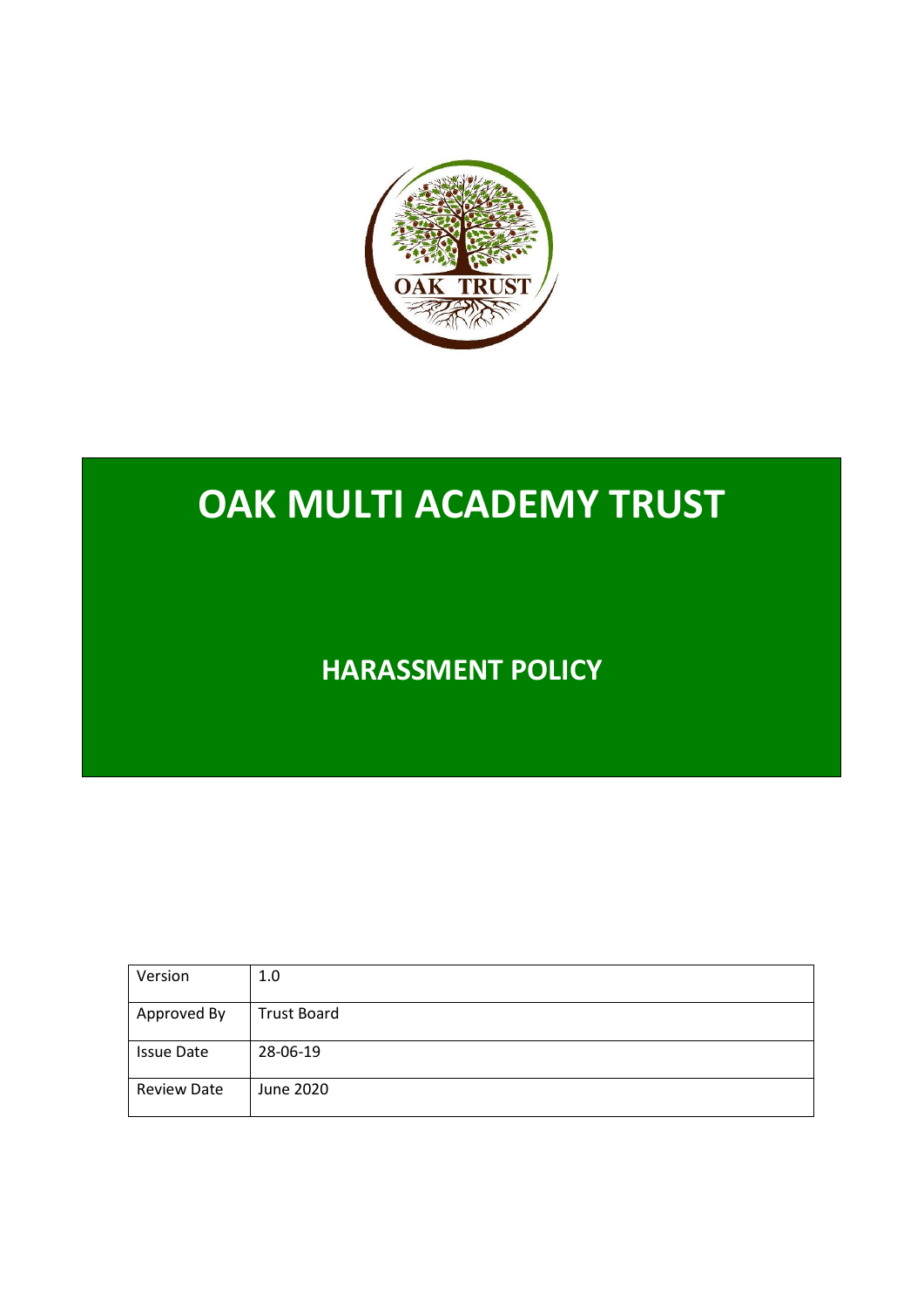#### **REVIEW HISTORY**

| <b>VERSION</b><br>NO. | <b>DATE OF</b><br><b>CHANGE</b> | <b>CHANGE SUMMARY</b> | PAGE NO. |
|-----------------------|---------------------------------|-----------------------|----------|
|                       |                                 |                       |          |
|                       |                                 |                       |          |
|                       |                                 |                       |          |
|                       |                                 |                       |          |
|                       |                                 |                       |          |
|                       |                                 |                       |          |
|                       |                                 |                       |          |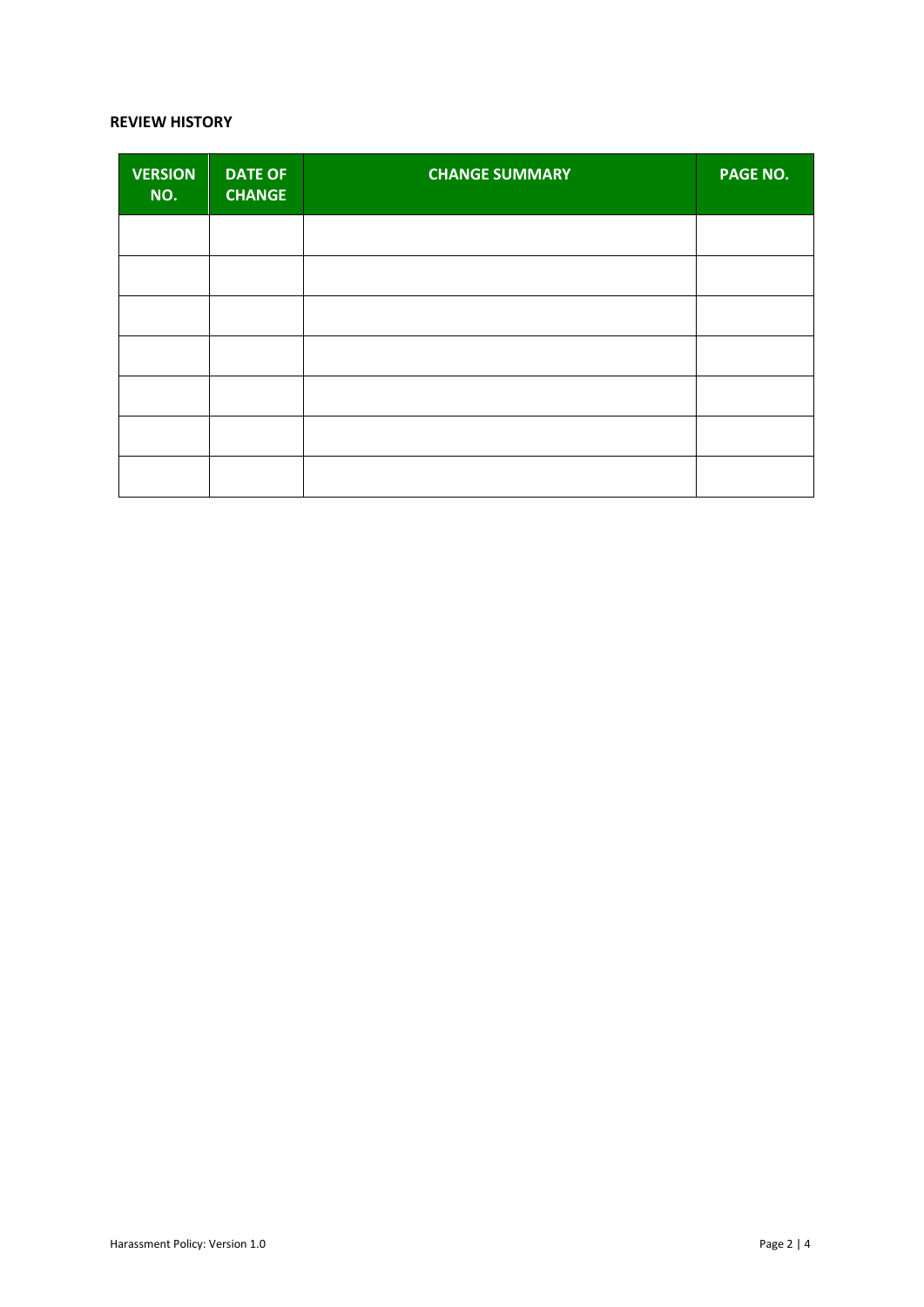#### **1. PURPOSE**

This policy is to be used for handling unreasonable, threatening or abusive behaviour.

### **2. OVERVIEW**

- 2.1 The Trust is fully committed to working with parents, carers and community members in a positive constructive partnership for the benefit of children in our Trust.
- 2.2 Occasionally parents, carers or community members treat staff and others in a way that is unacceptable. This is of particular concern when pupils, who have the right to feel safe and expect all adults on Trust grounds to act as positive role models of respectful behaviour, witness such action.
- 2.3 The Trust does not accept unreasonable, persistent, harassing, aggressive or abusive behaviour towards any members of our team.

### **3. OUR EXPECTATIONS**

- 3.1 Anyone who engages with our Trust is expected to:
	- 3.1.1 Treat all members of the Trust community with courtesy, respect, and speak to them in an appropriate manner.
	- 3.1.2 Ensure that pupils, staff, parents and volunteers feel safe and free from intimidation at all times.
	- 3.1.3 Avoid the use of violence, of violence towards people or property.

## 3.2 **The Trust will not tolerate any form of physical or verbal aggression against members of the Trust community.**

3.3 What does this mean?

Unreasonable, harassing, or abusive behaviour includes all behaviour both in person, on the telephone or in writing. Including the below:

- 3.3.1 Expressed in a harsh or sharp manner, especially if witnessed by pupils.
- 3.3.2 Perceived as aggressive, intimidating, unreasonable, and abusive or threatening in any way.
- 3.3.3 Presenting as disrespectful, aggressive or in a threatening manner.
- 3.3.4 Pursued in a manner, which causes undue stress to staff, pupils, other parents or anyone in the Trust community.